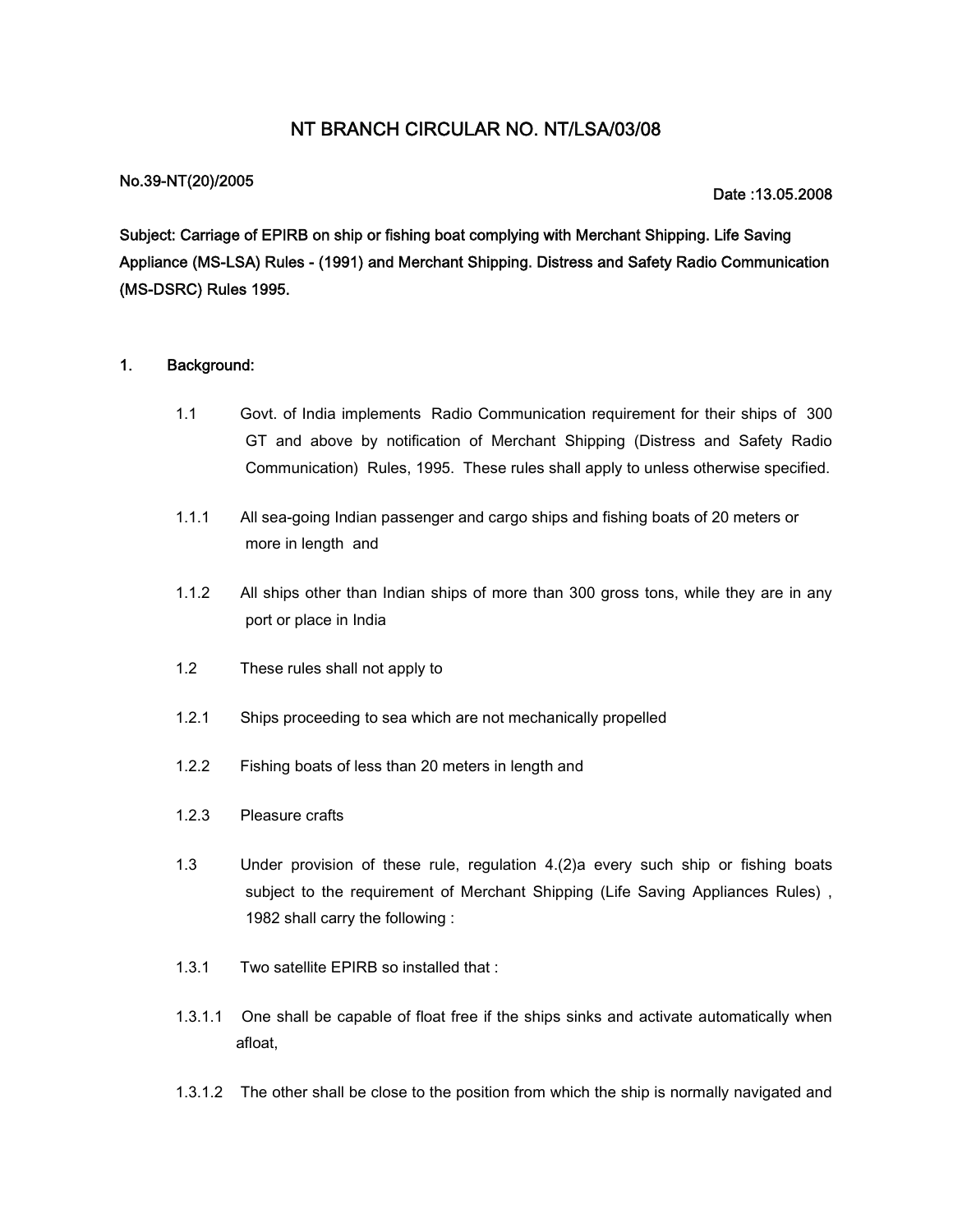be capable of manual activation from that position, and

- 1.3.1.3 Each shall be capable of being carried by a person into a survival craft and being activated manually.
- 1.4 The Directorate had received various representations from INSA members to amend the requirement of Two EPIRBs as per our M.S. (DSRC) Rules 1995 to the SOLAS requirement as per Chapter IV, Regulation 7.1.6 of one Float Free EPIRB.
- 1.5 Vessels fitted with simplified Voice Data Recorder (S-VDR) the float free capsule of the S-VDR is fitted with 406 MHz satellite EPIRB.

### **2. Justification:**

- 2.1 As per SOLAS Ch.IV Reg.7.6:
- 2.1.1 a satellite EPIRB which shall be:
- 2.1.1.1 capable of transmitting a distress alert either through the polar orbiting satellite service operating in the 406 MHz band or, if the ship is engaged only on voyages within Inmarsat coverage, through the Inmarsat geostationary satellite service operating in the 1.6 GHz band;
- 2.1.1.2 installed in an easily accessible position;
- 2.1.1.3 ready to be manually released and capable of being carried by one person into a survival craft;
- 2.1.1.4 capable of floating free if the ship sinks and of being automatically activated when afloat; and
- 2.1.1.5 capable of being activated manually."Unquote.
- 2.2 Directorate General of Shipping has reviewed the request and has decided to amend the requirement so to align the Indian flag requirement to SOLAS requirement, henceforth in place of two satellite EPIRBs, only one satellite EPIRB will be sufficient provided that it is:
- 2.2.1 capable of transmitting a distress alert either through the polar orbiting satellite service